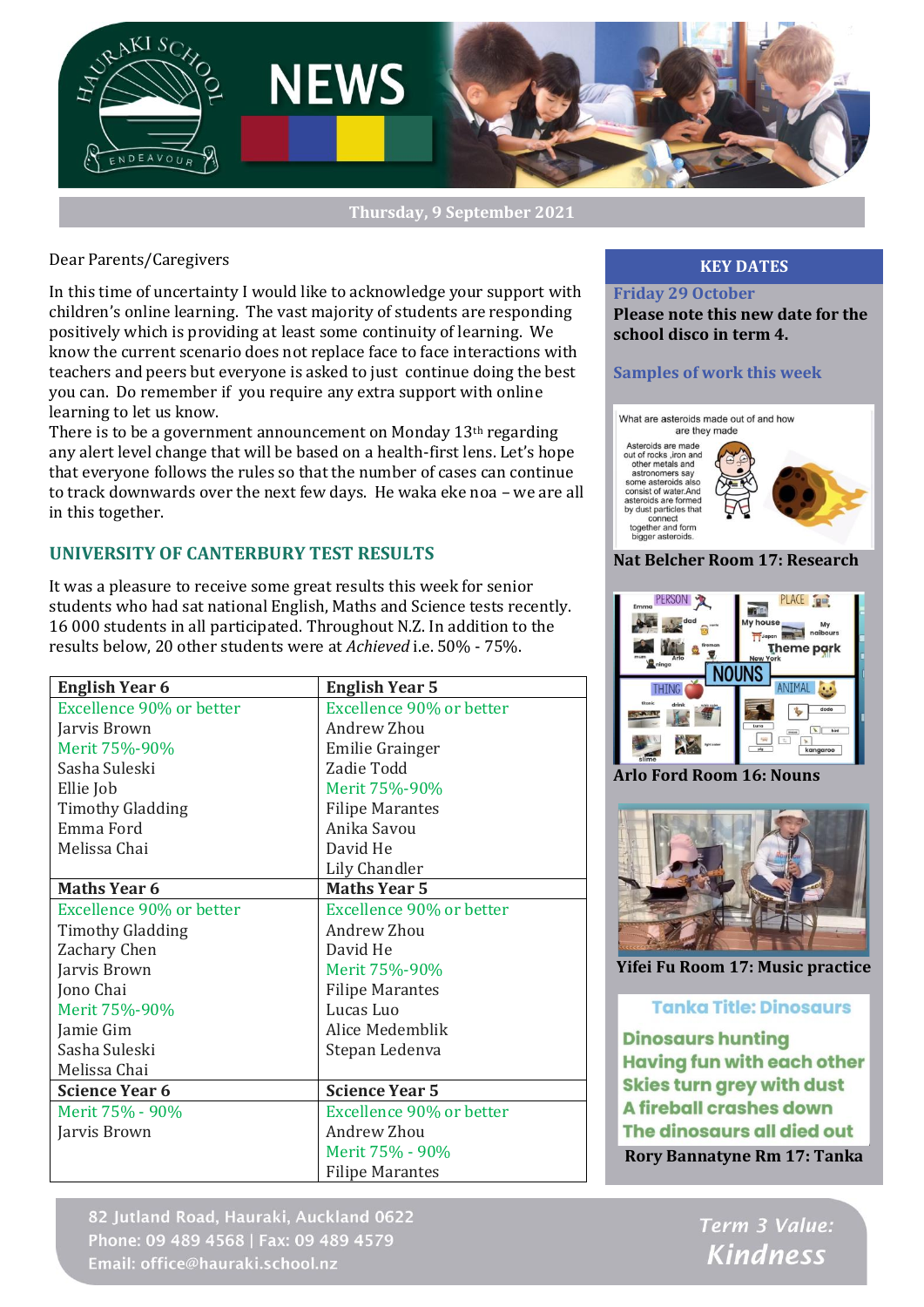## **BOARD OF TRUSTEES**

I would like to acknowledging Melanie Toft, a board of trustees member of six years who has recently resigned. Melanie has brought a high level of professionalism combined with outstanding HR skills to the role and we are grateful for all that she has contributed over time. Very best wishes with your career and the years ahead, Melanie.

## **GYMNASTICS SCHOOL TEAM**

If you would like the notes on the skills and routines that the children could practise at home, please email [ivy@hauraki.school.nz](mailto:ivy@hauraki.school.nz)

It would be great if they could continue practising at home, and I will let you know as soon as we do regarding the competition, covid levels depending. Ivy Bright.

# **SPORTS**

Sadly, the remainder of the netball and hockey winter competitions have been cancelled. Well done to the following netball teams, Hauraki Year 4 Monday night team, Hauraki Year 5 Wednesday night team and Hauraki Year 5 Saturday morning team who played some great games and were each coming 2nd in their respective grades. We are very proud of you!

North Harbour organisations are now looking ahead to the term 4 summer season. Please note the following:

## **HOCKEY for term 4 (Covid 19 Alert Levels Dependent)**

Teams are organised into Year Groups, Year 3/4 and Year 5/6, with teams playing 6 a side across the hockey field. Teams play on Monday nights beginning on Monday 1 November and last until Monday 13 December.

There is an advanced option for Year 5/6 for a team that is experienced- and they would play on a Tuesday, beginning Tuesday 26 October- Tuesday 14 December.

This is the Google Form link for registrations. <https://forms.gle/AksGxCVV4Ee9wNpz6>

Please only complete the form if your child is committed to play for the season. Any questions to Christopher Pipes [chris@hauraki.school.nz](mailto:chris@hauraki.school.nz)

## **TOUCH RUGBY**

Once again we are offering touch rugby as a sporting option for years 1-6 in term 4 this year provided we're at Level 2 or lower. This competition plays on Mondays after school between 4-6pm from Monday18 October till 13/14 December at the Vauxhall Domain.

- Year 0-2 (most games 4-4.30pm),
- Year 3-4 Boys, Year 3-4 Girls (most games 4.30-5pm)
- $\blacksquare$  . Year 5-6 Boys, Year 5-6 Girls (most games between 5-6pm)

Please be sure that if you sign up for this that you are able to attend every game unless unwell. This is really important otherwise teams are let down.

Fees for the season are \$50 should be paid online when registering. Registrations for the Devonport Junior touch module are now open.

# **[Register HERE](https://www.sporty.co.nz/peninsulatouch/Register/Register-HERE)**

Once registered we will put your child into a team and provide them with a uniform. **Please note that registrations close Monday 20 September.**

## **'[Visit the website for further info HERE'](https://www.sporty.co.nz/peninsulatouch/)**





Term 3 Value: **Kindness** 

www.hauraki.school.nz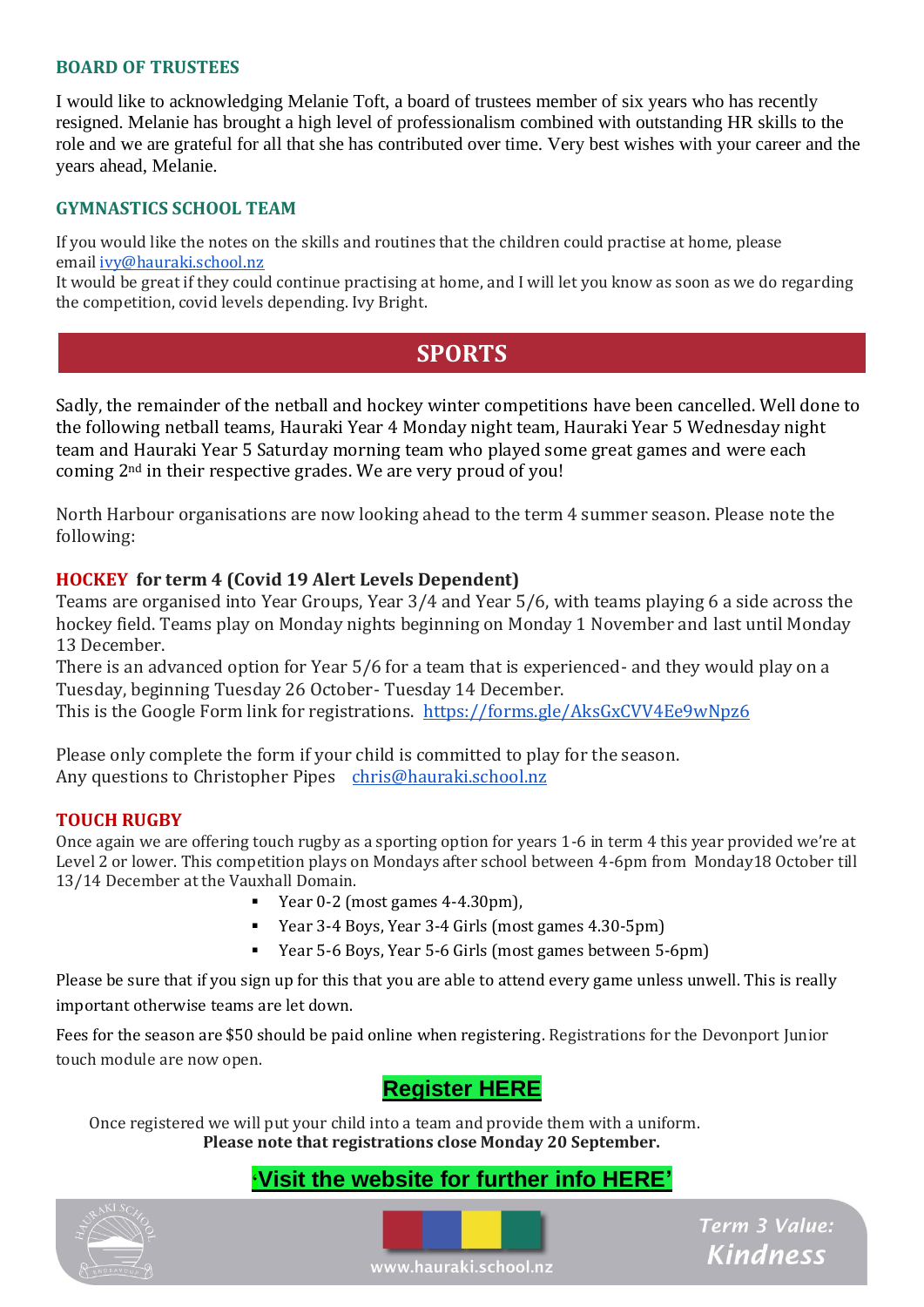## **SURVEY**

A big thank you to all those who completed the recent board survey that will help us to plan the three years ahead. 238 replies out of 377 possible returns was a great response as far as surveys go. We look forward to sharing our new plan in due course.

| Kia Kaha.<br>Clarinda Franklin<br>Principal | I have very much enjoyed seeing all the acts of kindness in<br>children's homes this week. Thank you, parents for your support<br>with instilling this important value.<br>And (to the right) look what arrived on my door step this week<br>from two students, with a heartfelt message included! |  |
|---------------------------------------------|----------------------------------------------------------------------------------------------------------------------------------------------------------------------------------------------------------------------------------------------------------------------------------------------------|--|
|---------------------------------------------|----------------------------------------------------------------------------------------------------------------------------------------------------------------------------------------------------------------------------------------------------------------------------------------------------|--|







Term 3 Value: Kindness